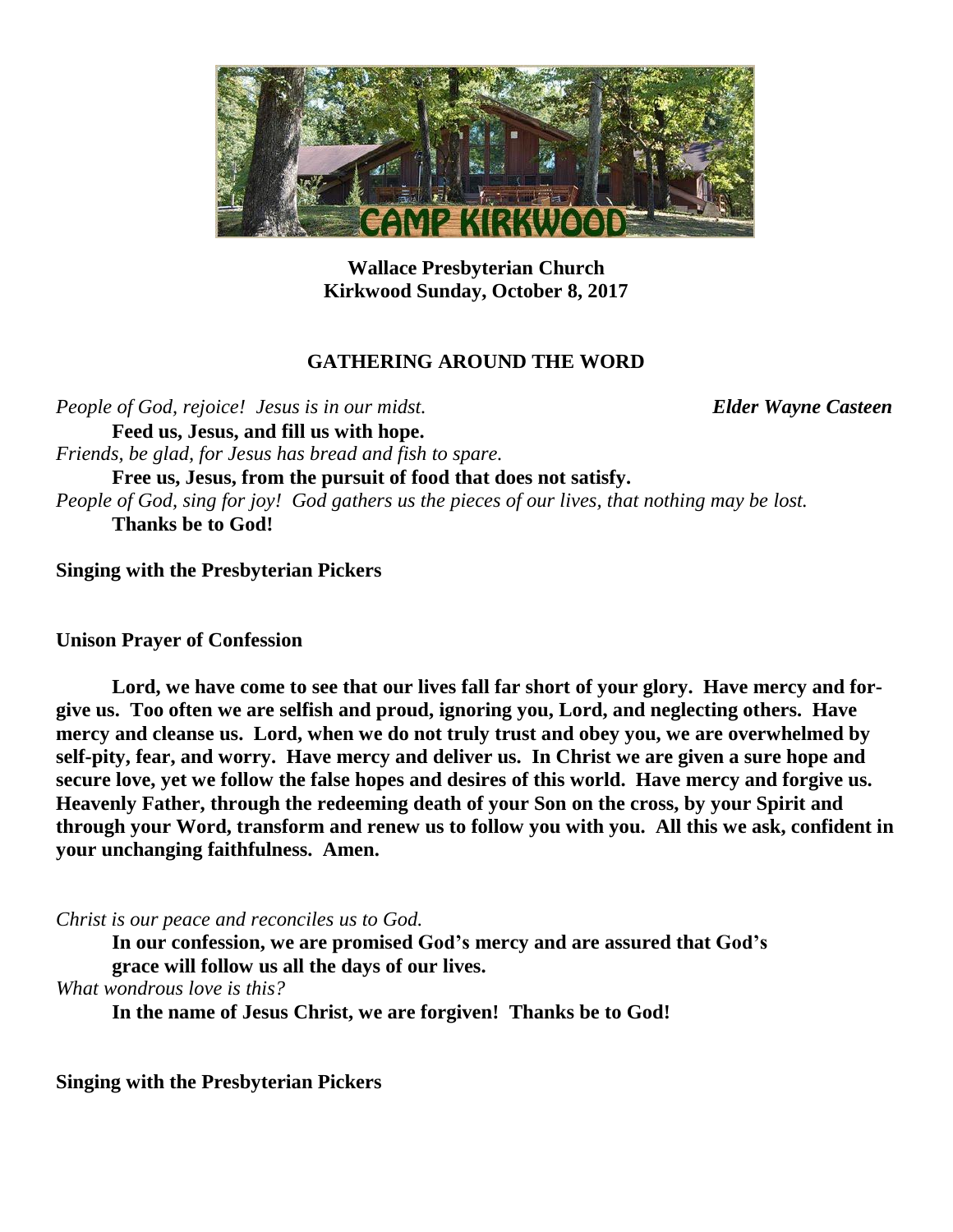### **HEARING AND PROCLAIMING GOD'S WORD**

### **Prayer for Illumination**

**Since we do not live by bread alone, but by every word that comes from your mouth, O** Lord, make us hunger for this heavenly food, that it may nourish us today in the ways of eternal **life; through Jesus Christ, the bread of heaven. Amen.**

**Old Testament Lesson: 1 Kings 17:1-16**

**Gospel Lesson: Matthew 15:29-39**

**Sermon: "More Than Enough Food for So Many People"**

**Singing with the Presbyterian Pickers**



### **RESPONDING TO AND SEALING GOD'S WORD**

**The Sacrament of the Lord's Supper**

**The Invitation to the Table The Words of Institution The Great Prayer of Thanksgiving with the Lord's Prayer The Distribution of the Elements The Prayer after Communion**

**Children's Sermon "Seven Baskets Full"**

**Giving Our Gifts to God for God's Overflowing Blessings**

**Singing with the Presbyterian Pickers**

**Benediction**

**Filled to the brim with the goodness of God, the nourishment of Jesus Christ, the Bread of Life, and the power of the Holy Spirit, go now in peace to serve God in all that you think, do, and say. God's peace will always be with you. Amen.**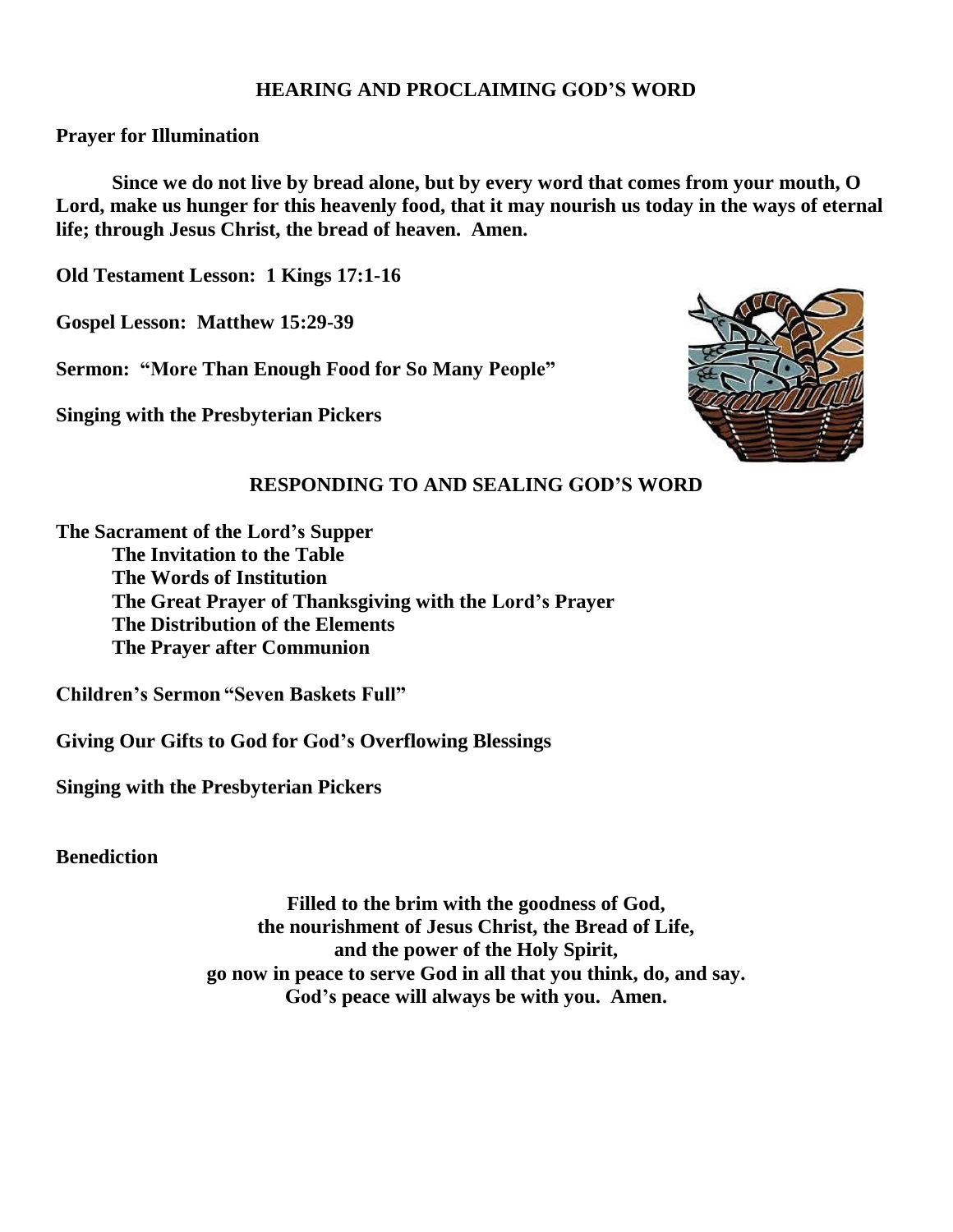

## **Community Music Program**

**Thursday, October 12 at 7:00**

# *The Gospel Lights*

**A very popular and talented gospel singing group whose music has brightened the lives and hearts of thousands.**

**Thursday, October 19 at 7:00** *Honey Hush* 

**A program of personal testimony and musical celebration, presented by well-known Master of Ceremonies, Singer and Motivational Speaker, Michael Masingo.**

### **Thursday, October 26 at 7:00** *The Brown Family*

**A highly acclaimed multi-generational family of gospel singers who have traveled extensively and whose singing will lift our souls and bring us closer to God.**

**All programs will be held at** *Potts Memorial Presbyterian Church* **Hwy 11 Penderlea N.C. Programs are free, a love offering for the performers will be received. Come meet your friends and neighbors and leave with a song in your heart. (GPS Address 4125 NC Highway 11, Willard, NC 28478)**